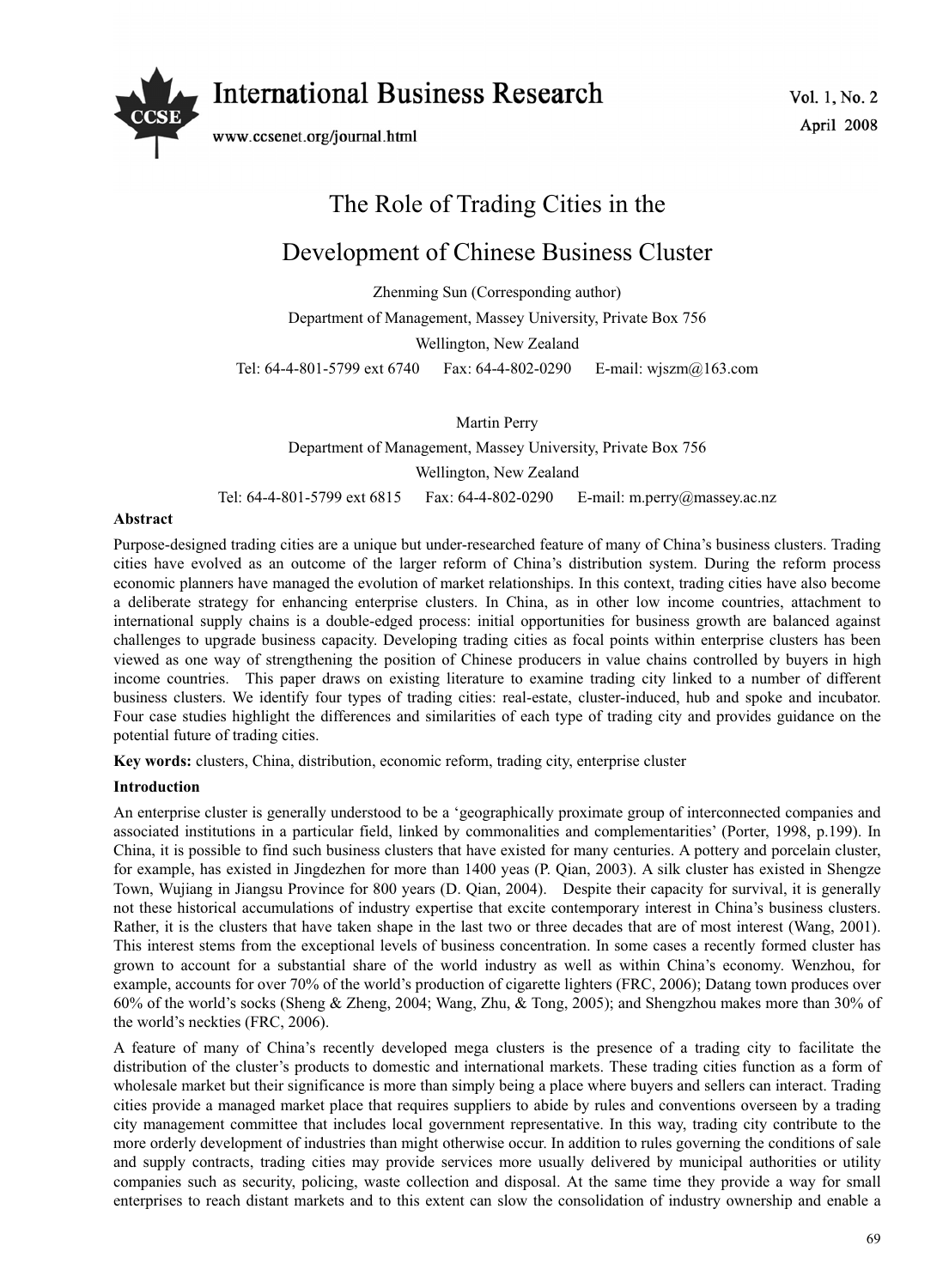wide range of enterprises to survive in the content of rapid market expansion.

Trading cities typically provide space for hundreds if not thousands of shop fronts or booths at which individual producers are represented, either directly or through a trader. Haining China Leather Market in Zhejiang province, for example, has a floor space of 160,000 square meters with more than 1,300 booths at which 8,000 trading firms are represented (J. Yang & Chen, 2006). Individual booths can be rented by anything from a sales office to large wholesale operations. The physical infrastructure is usually funded by local government or private enterprise firms or a combination of both (Cheng, 2003). They facilitate the entry into international business by small scale enterprise. In 2003, within Zhejiang province's trading cities alone there were estimated to be 20,328 booth keepers engaging in international business with an export value of US\$27.27 billion (Xu, 2004). Trade shows organized by trading city managers are a particularly important mechanism for encouraging international connections. It is estimated, for example, that 10,000 international buyers visited the seventh Sock City (2006) trading show in Datang and that 50 investment projects with a value of \$US357 million were agreed at the show (www.dtsocks.com).

Trading cities are a unique phenomenon of interest in their own right but in this paper we are primarily concerned with what they indicate about the emergence of business clusters in China. There is an interactive process in which trading cities arise to support the agglomeration of enterprise activity but increasingly they have been deliberately planned as mechanisms to encourage industry cooperation. In this way trading cities raise the question as to what extent enterprise clustering in China is simply another manifestation of the advantages of agglomeration or whether they are better viewed as a reflection of distinctive development constraints and opportunities. In this regard, the paper commences by first explaining how trading cities are part of the larger reform of the distribution system in China designed to manage the transition from centrally planned to market economy.

### **1. Reform of China's distribution system**

The emergence of trading cities can be understood partly in terms of the larger reform of China's distribution system (Y. Chen & Zeng, 2005; Ding, 2006; Luk, 1998). From 1949-1978, the distribution and production of manufactured goods was governed by a centrally planned economy in which the institutions associated with market economies were largely absent. The centrally planned economy relied on two types of institution (Koziara & Yan, 1983; Luk, 1998; Taylor, 2003) (See Figure 1):

(1) Planning and management organizations from departments of the central government and various levels of local governments. Such organizations were in charge of offering production inputs to the formulation of the national economy plan as well as being involved in co-ordinating the relevant business functions. Such kinds of organizations included the Commercial Bureau, the Commercial Office, the Municipal Commercial Official and the County Commercial Office;

(2) Wholesale functional organizations were in charge of the implementation of the state's economic plan. Within every ministerial system, this distribution network was divided into Level I wholesale stations (Beijing, Guangzhou, Shanghai and Tianjin), Level II wholesale stations (provincial capitals), Level III wholesale stations (medium-sized cities) and Level IV wholesale stations (smaller cities and towns).

The distribution system serving the centrally planned economy was a top-down hierarchy operating according to predetermined production targets and geographically constrained marketing channels (Luk, 1998; Taylor, 2003).The operation of this distribution system suffered from various shortcomings associated with the need for a massive bureaucracy that was frequently ineffective at balancing supply and demand in individual regions (Ding, 2006; Holton & Sicular, 1991; B. Jiang & Prater, 2002; Luk, 1998; Taylor, 2003). At the same time, factories were deprived of direct access to markets for raw materials and other production inputs and had little scope to satisfy differences in consumer preferences. Overseas suppliers had to work through international business agents affiliated with the various government ministries. The shift from planned to market economy has required a fundamental reorganisation of the mechanisms for distributing products to buyers. The reform process occurred in two stages.

In 1986, the central government took the first steps to creating a market distribution system by permitting manufacturers to sell directly to retailers (Luk, 1998; Taylor, 2003). With the exception of strategic goods like agricultural commodities, manufacturers were partly freed from the state controlled system. After supplying a certain quantity of goods to the state as specified in the production plan, they could determine a supplementary plan according to their estimate of market demands leading to a dual distribution system (Luk, 1998; Taylor, 2003). Further transformation occurred after 1989 when the former Chinese President, Jiang Zemin declared a need to reform the economic order particularly in terms of the distribution of goods and services (Z. Jiang, 1989). This led first to a decentralization of price controls to regional governments. During the 1990s reforms went further and allowed some commercial firms and large scale firms to have greater autonomy in the handling of import and export transactions (P. Li, 1995).

Reform of the distribution system gave local governments the authority to intervene in the development of market relationships (Cheng, 2003). In the context of economic reform encouraging the expansion of agricultural production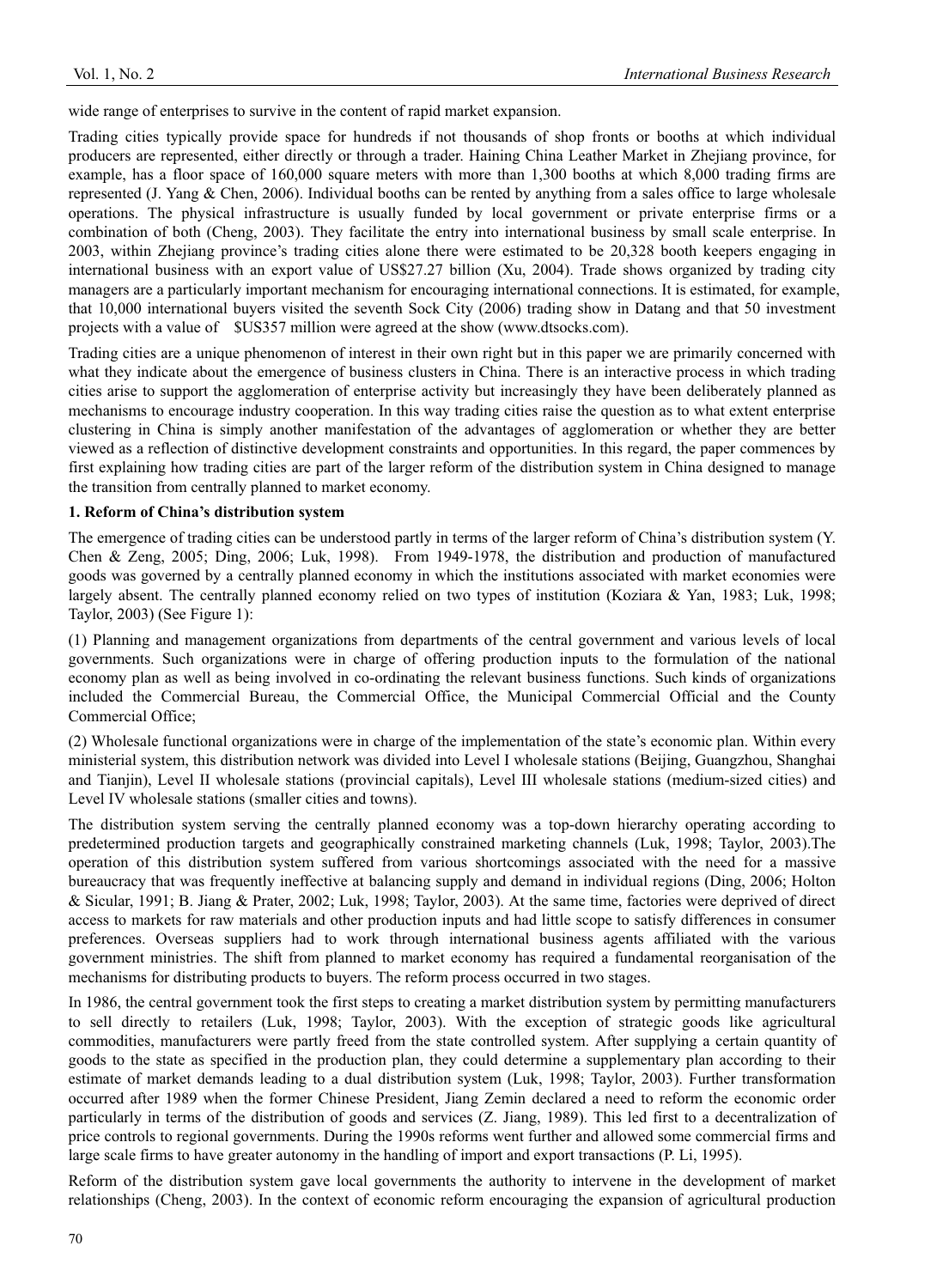and emergence new industrial enterprise, local governments were attracted to the development of trading cities (Q. Yang, 2005; Yu, 2006). Trading cities were typically attractive to them as projects that would assist in meeting local economic targets and construction plans as well as in facilitating the imposition of market regulations to ensure the orderly development of an enterprise economy (Cheng, 2003).

The reform of the distribution system provides one context explaining the origins of trading cities. As well they responded to the limited capacity of China's fledging private enterprise economy. Much private enterprise has only recently been established and is lacking in the experience to engage in marketing as well as production activities. Enterprise clusters frequently started in poor rural areas focussing on basic consumer goods whose competitiveness was determined solely by price. The initial marketing mechanism employed included the recruitment of farmers as 'peasant troops' to act as travelling salespersons (Cheng, 2003). Due to a lack of marketing experience and mature marketing regulation, the transaction costs were frequently very high. Trading cities provided a commonly shared marketing network that offered a more effective distribution system that was able to exploit a locality's reputation as a producer of particular commodity. Cheng (2003) estimated that the transaction costs in trading cites could be 30% lower than those faced by enterprises without access to such a market place.

Equally significant, trading cities have been viewed as a mechanism through which the prices of locally consumed goods can be kept within reach of China's own population which remains predominantly on low incomes consumers (See Table 1).

#### **2. Relationship between trading city and cluster**

Two main types of trading city are the cluster-embedded and multi-cluster trading city (See Figure 2). A cluster-embedded trading city serves an individual cluster whereas a multi-cluster trading city handles produce from several clusters that typically encompass a wider range of products than in a cluster-embedded trading city. This can be a range of unconnected products. For example, in Yiwu China Commodity City, according to the types of products sold, the trading city is divided into: 17 Grade I trading divisions; 68 Grade II trading divisions; over 100 Grade III trading divisions and 1066 Grade IV trading divisions (Sun, Gu, & Xu, 2004). Such a classification represents 2443 various products which are sold in the trading city.

An embedded trading city may be established before or after the emergence of a cluster. The former are referred to as a 'real-estate' trading city and are typically established to support the formation of a cluster. For example, regional governments may identify an emerging agglomeration of enterprises and sponsor or approve other investors to establish a trading city with the aim of attracting enterprises to that locality. The trading city is then designed as a platform to enhance the emergence and growth of local clusters. In Zhejiang province, such government policies mean that, "an establishment of one trading city is to prosper one industry or a cluster, then enrich local people" (Cheng, 2003; Q. Yang, 2005). In Wenling City, under the advocacy of *Yiwun yipin, yizhen yi ye* (every village specialized in one product, every township specialized in one industry), the local government cooperated with private firms and households to establish specialized markets (a kind of trading city) to foster and development of clusters (Guanmin, 2004).

A cluster-induced trading city, on the other hand, is established after a cluster is already well established. This form of trading city can arise through one of three processes. It may be formed spontaneously as cluster producers 'naturally' congregate together around a physical location that becomes informally or formally recognised as a market place. Alternatively, a local government agency or the cluster enterprises themselves may sponsor the building of a trading city once they have become aware of the emergence of an enterprise cluster. The electronic trading city in Zhuangguancun Hi-tech cluster is one formed after the local government became aware of the spontaneous growth of electronic enterprise (R. Lu, 2002). Ironically, the emergence of some spontaneous trading cities occurred because of a want to avoid institutional intervention. In Shaoxing textile cluster, a spontaneous textile disposal trading city grew in the Dudaoshan Community, Kyan Sub-district (M. Wei, 2007). The emergence of this trading city was because the booth-keepers wanted to reduce the transaction costs and to avoid paying higher rent fees in a separate government sponsored trading city.

Another distinction is between a trading city serving a single cluster and ones serving multiple clusters, with further distinctions possible among the latter type. A multi-cluster trading city can be either a hub and spoke trading city or an incubator trading city. The hub and spoke trading city acts as a cross-region distribution centre by having connections to suppliers in widely dispersed locations. This type of trading city is one where the reputation of the market is used to attract suppliers so that the trading city rather than any individual cluster is the main focus of development. In contrast, an incubator trading city is linked to a local economy that contains multiple relatively small scale enterprise clusters. Incubator trading cities arise in regions where multiple clusters consume the same types of raw materials or production inputs. Haining Leather City and Yongkang China Science & Technology City are two examples of incubator trading cites in which a range of enterprises are found united by a common raw material (leather or metal). Through the trading cities local governments in both regions seek to enhance their region's association with the particular commodity (A. Wu & Zhang, 2006; Q. Wu, 2004).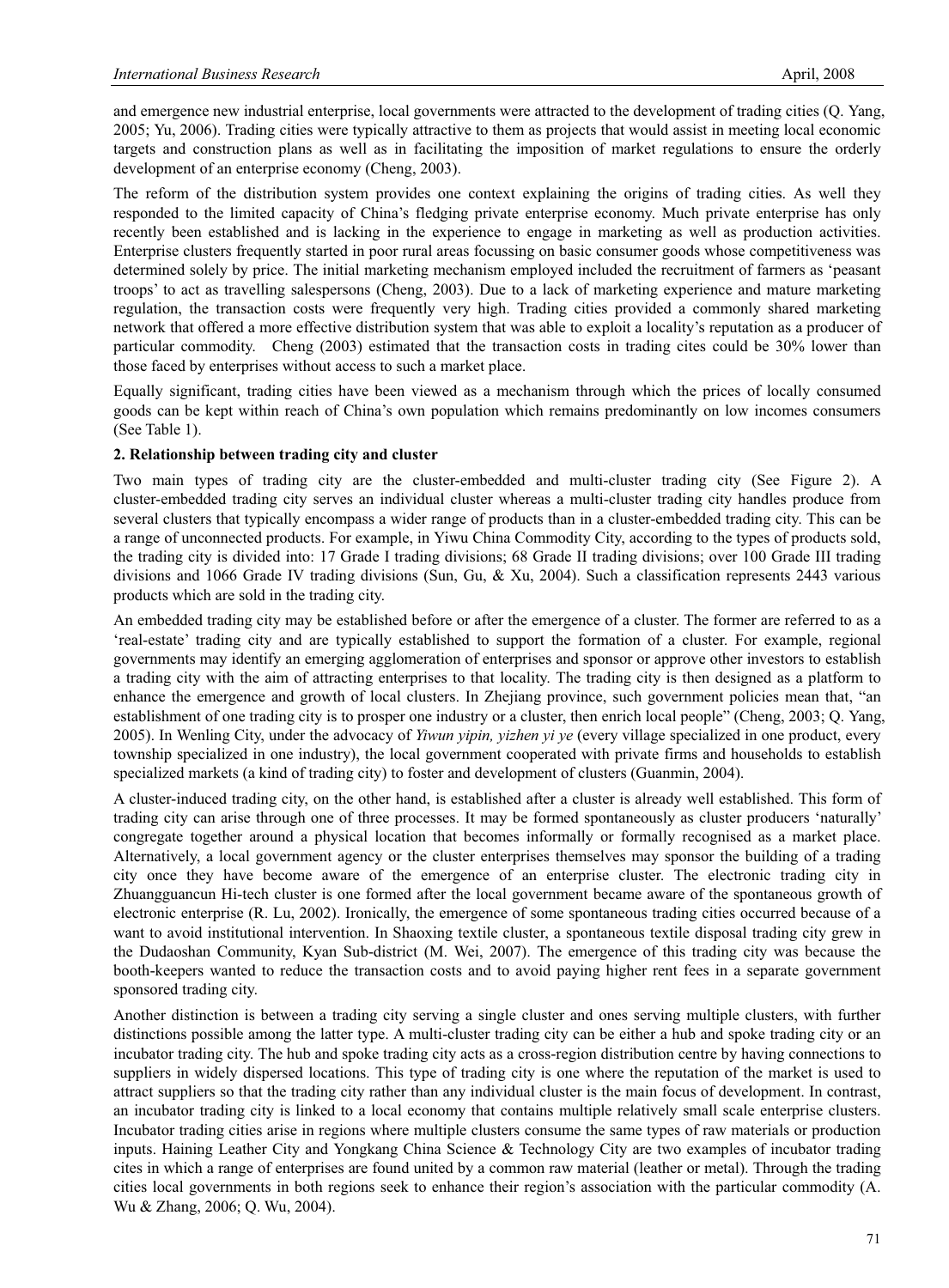## **3. Case studies**

The case studies are all selected from Zhejiang Province as this is the province with the most pronounced enterprise clusters and where trading cities first emerged. A wide range of literature shows that the development of Zhejiang's economy can be characterized as 'xiao qiye, da jiqun' (small firms, big clusters) (Hendrischke, 2003; Sin, 2004; Sonobe, Hu, & Otsuka, 2004; Sonobe, Hu, & Otsuka, 2002; Y. D. Wei & Ye, 2004; R. Zhang & Cha, 2002). Around 85% of the individual private industrial and commercial enterprises and private run enterprises in Zhejiang are concentrated in 110 business clusters. In turn, the province's almost 4,000 trading cities are concentrated within these clusters (Yang 2005). In 2003, the number of trading cities with sales of over \$US120,000, \$US1.2 million and \$US12 million was 463; 93 and 9 respectively (Q, Yu, 2006). Of this revenue, 4% direct came from export sales (Yu, 2006).

The growth path of Zhejiang trading cities can be divided into four phases (Yu, 2006).

(1) Emergence phase (1978-1984): with the success of rural reform, a large number of 'street markets' occurred in rural areas of Zhejiang in which peasants sold their produce.

(2) Growth phase (1985-1995): over this period trading cities obtained more scope to grow with the reform of the distribution system. With the rapid industrialization of rural regions, rural trading cities grew quickly while urban trading cities also began to grow as demand for manufactured products expanded.

(3) Mature and transition phase (1996-2002): during this period a large number of trading markets were established with competition between them. Rationalisation occurred with the closure of some small and medium-sized markets. As a consequence, the number of trading cities and the total value of transactions decreased while the capacity of surviving cities frequently improved.

(4) Internationalization process (2002- ): after access to the WTO, Zhejiang trading cities have made great efforts to explore international markets. Some local governments have established new markets to service international markets and in the process were developed as multi-functional locations, for example, including entertainment centres, warehousing and other functions to attract foreign visitors. At the same time, some Zhejiang enterprises have invested in trading cities outside China.

The cases selected give representation to different types of trading city as defined by the typology presented above. In addition, active, large scale and well documented cases were sought that could give representation to cities linked to a variety of markets and industrial sectors (See Table 2). Through the case studies we seek to investigate under what conditions a trading city is able to reinforce the growth of its associated business cluster or clusters and thus when investment in them might be considered a viable local economic development strategy. First, a brief summary of each of the cases is given to draw out some of the differences in origin, scale and growth path.

## **4. Yuyao Plastic City**

Yuyao Plastic City in Ningbo Municipal region is China's largest centre for trading in plastic consumer goods. The original cluster of plastic-using enterprise formed spontaneously with the accumulation of plastic product makers in Yuyao during the 1980s when the number of predominantly small private firms in the sector reached about 1000. With the increasing demand for raw materials, raw material suppliers (of which there were around 100 enterprises) clustered to form a specialized street in 1991. Yuyao government recognizing this emerging industry used the emerging cluster as a platform to further encourage the concentration of plastic firms in their region. Plastic model manufacturing grew especially strongly and in 1997 the China Light Industry (Yuyao) Moulds City was established. In the same year, Taiwanese investment funded the establishment of the Zhejiang Far East Industrial City in which over 50 foreign firms have since established operations. Beyond, the original plastic city Yuyao government has established other trading cities as a strategy for deepening the plastic industry value chain in their region. This is reflected in the establishment of the China Light Industry (Yuyao) Moulds City. The Yuyao Plastic City is an example of the real-estate trading city arising from the Yuyao government's development strategy. Government policy continues to emphasise support to trading cities, as in the 2006 report *Some Policy Suggestion on Enhancing Development of Yuyao Plastic City*.

#### **5. Datang Sock City**

Datang Sock City is embedded into the Datang sock cluster city which is located in Zhuji county-level City. This locality experienced a rapid expansion of capacity over a number of locations, originally giving rise to a number of trading centres that took on different specializations. These included a textile raw materials market, a sock manufacturing equipment market and a logistics service market. The Datang township government believed that market duplication was obstructing information communication and adding to logistic costs and so it sought to encourage the consolidation of trading activity at one location. Four specialized trading cities were brought together to create Datang Sock City as a comprehensive pan-industry trading city. In this way, the development of Sock City followed the growth of the local sock cluster and played an important role in facilitating the expansion of the cluster as a whole (Feng, 2006) (See Table 3).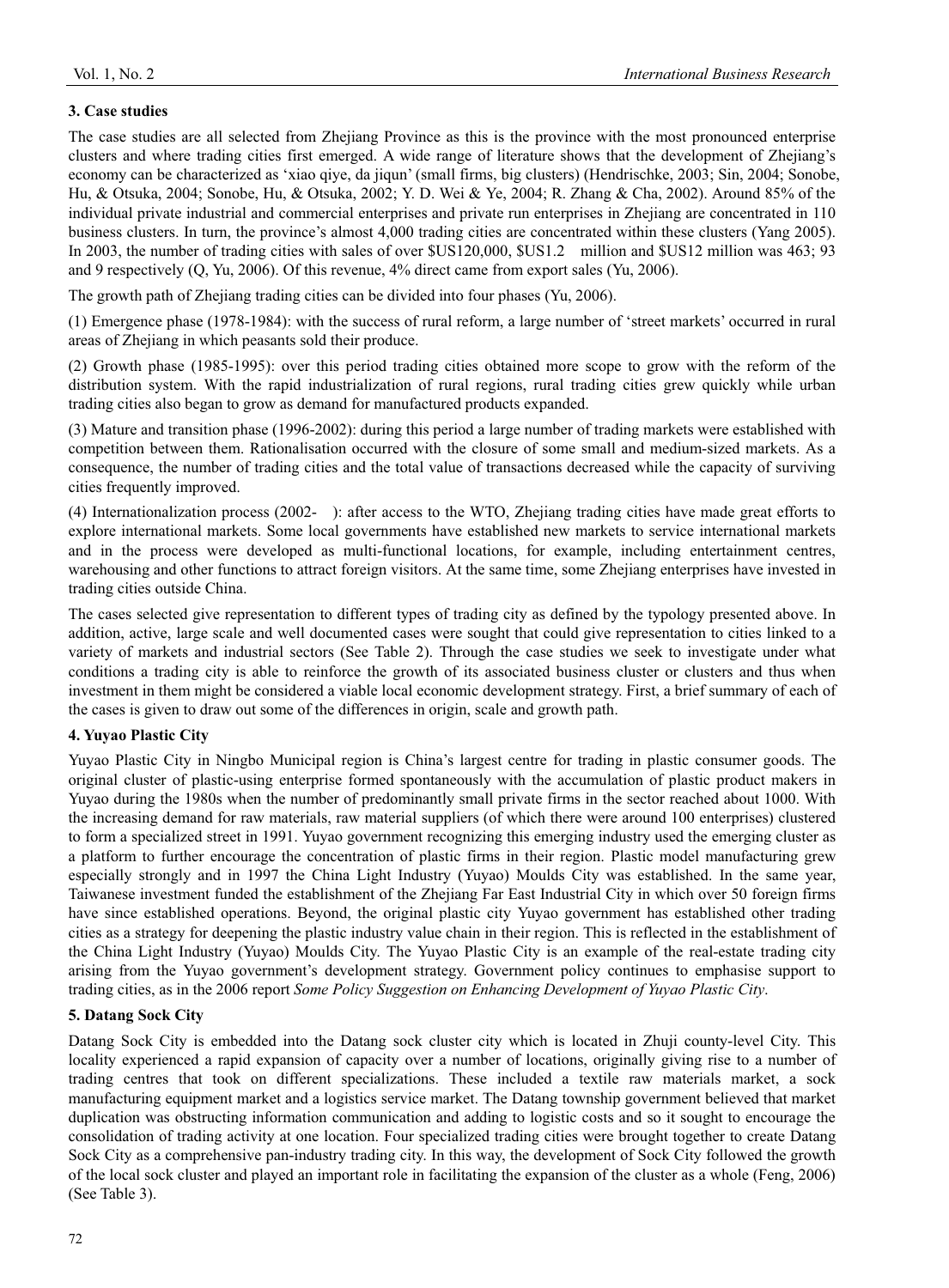### **6. Yiwu China Commodity City**

Yiwu China Commodity City is located in Jinhua municipal city. The establishment of this trading city continues the local long tradition of peddling low value consumer goods. Initially, this trading city was an informal periodic market. With Yiwu government support, the market developed through three phases from the initial street market, to a shed market and now as a daily, indoor market. Since 1991, this market has been China's largest industrial products market. Compared with the other case study trading cities, Yiwu trading city is relatively independent of any local industry clusters although this is starting to occur as booth keepers in the city recognise opportunities to establish manufacturing operations to support their trading activity. Clusters based on keys, printing, socks, shirts, wool, accessories, toys and zippers are among the emerging clusters (Ding, 2007). Nonetheless, this trading city is mainly a product of enterprise growth elsewhere in Zhejiang (Ding, 2006). In this way, Yiwu is an example of a "hub & spoke" trading city with it now a significant channel for selling commodities nationwide (See Table 4).

It has been argued that because many of the booth keepers in the city originally came from outside of Yiwu they have had opportunity to establish cooperation more widely than is the case with most other cities. In turn, a diverse marketing network has increased the flow of marketing information to the city and helped it expand within China and internationally (L. Chen & Bai, 2000). Export sales are now made to all regions of the world through a network of over 600 overseas trading agents using the city.

Since its establishment, Yiwu China Commodity City has become the centre of a trading-city cluster now comprising three separate cities each with their own niche (See Table 5). Recognising the success of the original trading city, the Yiwu government successively built Huangyuan Market of China Commodities City and Bingwang Market of China Commodity City in the 1990s (Sun et al., 2004). This expansion partly reflected the Yiwu government's optimism that WTO accession would facilitate more international marketing linkages to be capitalized upon of which the latest manifestation is the Yiwu International Trading City established in 2002. As well, the original trading city has built linkages with foreign distribution cities and trading markets, such as China Trading City in Cambodia; China Trading City in Brazil; China Town in Italy; Exchange Centre of Chinese products in United Arab Emirates; China Door in South Africa.

### **7. Yongkang China Science & Technology Hardware City**

Yongkang China Science & Technology Hardware City was established in 1992. The history of metal processing and manufacturing in Yongkang dates from over 1000 years ago. With the post 1980s economic reform, several hardware clusters developed rapidly as private enterprise increased. In order to extend the market share and raw material supply for the groups of clusters, the local government has sought to reinforce Yongkang as the "China Hardware Capital" with the Yongkang China Science & Technology Hardware City being one of its projects to this end.

The Yongkang China Science& Technology Hardware city serves multiple enterprise clusters with different specializations in the hardware sector (See Table 6) (F. Lu, 2002; Q. Wu, 2004). The project has differed from other trading cities in seeking to become a centre for industry expertise and innovation rather than simply being a trading centre. This is reflected in two features of the city.

(1) A concentration on technology innovation. Having identified a need to support technology innovation, in 1995 the Yongkang government formed an alliance with China Science &Technology Association of the Financial Risk Investment Profession Committee, China Venture Technology Development centre and China Rural Technology Development Centre (X. Zhu, 2004; Q. Wu, 2004).) In 1999, the Yongkang Hardware Technology Innovation Service Centre was set with the support of these agencies and it now offers technology support for 95% of locally clustered SMEs in the hardware sector (Dong & Ye, 2001).

(2) Celebrating and promoting industrial heritage. The trading city also focuses on exploring culture and history, such as, the establishment of the China hardware museum; exhibition halls of well-known Yongkang hardware products; exhibition halls of foreign hardware products; newspapers titled China technology hardware city ; and other cultural activities (X. Zhu, 2004). Through these activities, the city seeks to reinforce Yongkang marketing reputation a "hardware city" (Z. Zhu, 2004).

#### **8. Conditions for successful trading cities**

Based on the experience of trading cities such as the four just examined, trading city complexes have been established in numerous locations to capitalise on emerging enterprise clusters or to further stimulate fledgling clusters or both. Whether this strategy will prove effective is the key question to consider. In this regard it is important to recognise three conditions that have shaped the success of the first trading cities.

First, trading cities emerged against the context of a comparative lack of intervention by central government agencies. This allowed local governments to develop projects that high level government agencies may have questioned. For example,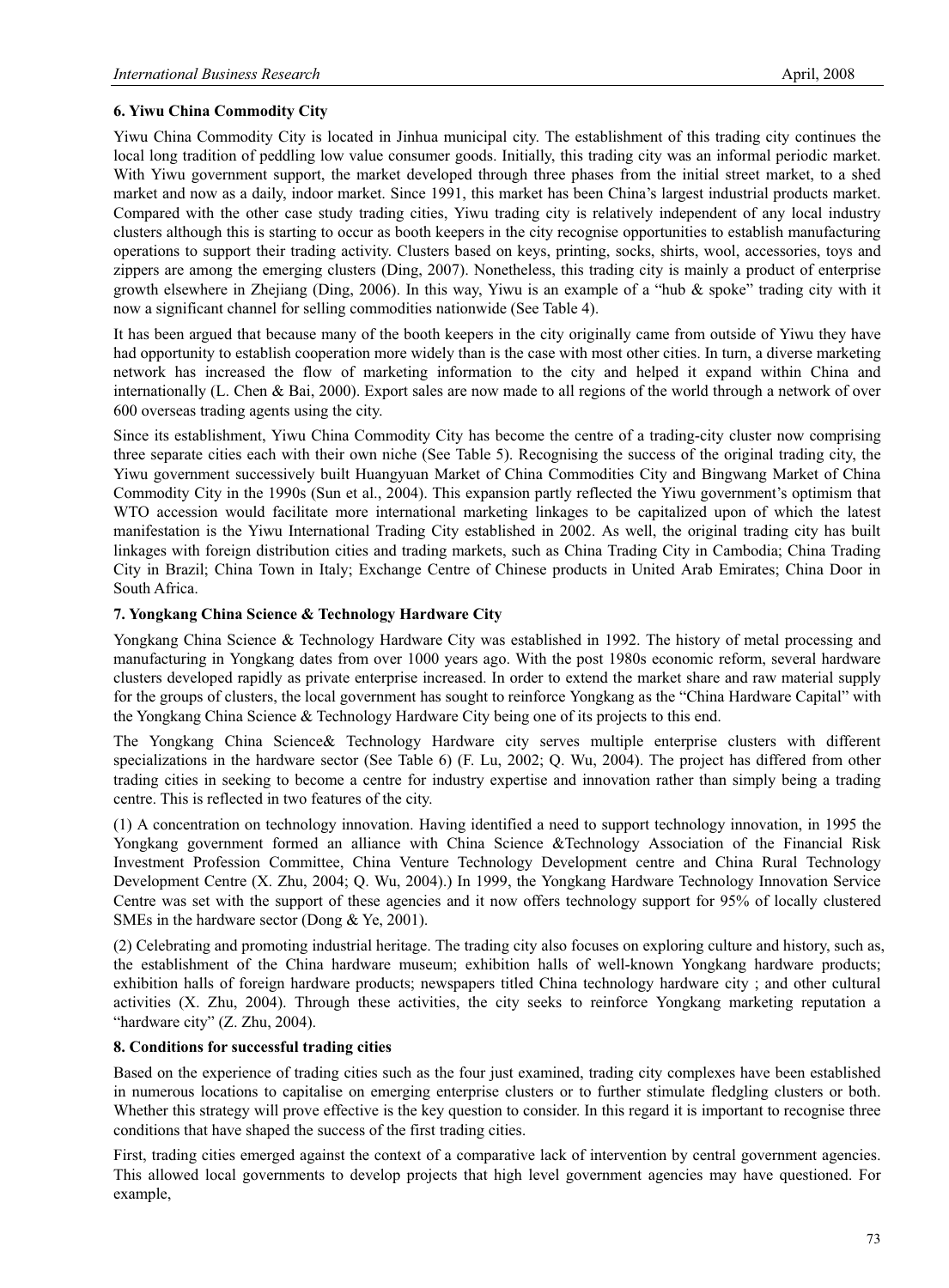prior to the establishment of the Datang sock machinery market Datang's producers purchased machinery through the Yiwu market (Zhou, 2006). If central government had taken interest in this trade the likely strategy would have been to enhance the trading relationship rather than facilitate establishment of a separate trading complex in Datang. Such a decision would have been consistent with the general approach of conserving resources and exploiting economies of scale.

Second, local government involvement in the establishment of trading cities and interaction with clusters was part of the legacy of the planned economy era. Generally, people were prohibited from engaging in commercial activities so that 'flexible' attitudes by local governments could be critical in allowing the formation of incipient trading cities. The Yiwu government especially was flexible in deregulating such private businesses allowing trading in products such as chicken feathers where it was possible to find some particular community advantage (in this case solving a waste problem). By 1980, the Yiwu government had issued over 7000 trading licenses (Ding, 2006). In 1982 when economic reform was gathering pace, the Yiwu government announced a policy called *sige yunxu* (four permissions) to enhance the development of the private sector. These permissions effectively allowed peasants to engage in commerce, permitted in long-distance exchange, allowed the opening of urban markets and permitted private enterprise competition with publicly owned firms. It was against this reform context that an informal periodic market transferred to a daily commodity market and fledging trading city. With what may be called a 'first-mover' advantage, the market expanded rapidly. Similarly, in Yuyao while the central government was constraining raw material supply the local government issued business licences under the justification of waste material recycling (Liu, 2006).

Third, the early trading cities would not have happened without particular local cultures favouring individual enterprise. In one sense, for example, the emergence of the sock cluster in Datang was an accident. During a visit to Shanghai, one staff member from a township firm in Datang met a factory manager from a Shanghai sock plant. Through the meeting, this person realized that sock manufacturing was profitable and required only a small amount of investment. Once this idea was taken back, Datang's entrepreneurial ethos meant that the industry rapidly took root (Wang et al., 2005). In Yuyao, the entrepreneurial culture was reflected in the methods used by the first wave of modern entrepreneurs to obtain raw plastic materials that variously made use of *Pitiaozi* (government officials issued introduction letters to people to obtain state controlled materials), personal relations with people from state-owned enterprises and smuggling (Liu, 2006). Yiwu is known for its long tradition of peddling dating back to the Qing dynasty in the late 1800s and that by the 1920s saw memberships of *Qiaotang Bang* (Note 1) reach 7000-8000. This traditional exchange was closed down but it only renedered the entrepreneurial spirit dormant (Ding, 2006). As noted in the case study, Yongkang draws on several centuries of association with hardware (Q. Wu, 2004).

Trading cities that follow the early examples are emerging without these 'natural' advantages and so are less well placed to face up to challenges emerging for all trading cities. Chinese manufacturing as a whole must make the transition from the 'low road' to the 'high road' of international competition and move into market niches based on high quality and high value (Q. Yang & Yao, 2005). In contrast, most trading cities continue to rely on low quality products and the counterfeiting of well known brands (Liu, 2006; Q. Yang & Yao, 2005). Within China advantage has shifted from some of the original trading cities in Zhejiang to those in western China where labour costs are lower (Q. Yang & Yao, 2005). It is also becoming clear that the entrepreneurial capacity to survive relies on individuals with the capacity to develop their own marketing networks rather than relying on location in a trading city (Q. Yang, 2005). For the present, trading cities are challenged to offer a high level of marketing support when there remains a shortage of experienced international marketing personnel. The major purpose of the Yiwu International Trading City, for example, was to serve the international market but there remain only a limited number of foreign traders in this market, so the ambition has yet to be realized (Zhi & Liu, 2003).

#### **Conclusions**

The emergence and development of trading cities reflects the distinctive character of China's economic transition from a planned to a market economy. To some extent, trading cites are a method of product exchange that fits the primary phase of industrialization. During the Tang Dynasty, a lot of trading cities existed, such as the silk market in southern China and the grain market in central China. Similarly, in Europe trading markets existed during the period of the industrial revolution that have long since disappeared as the capacity of individual enterprise to organize trade increased. Dominance by small private firms means there is a low degree of the industrial concentration, short value chains and small production capacities. Such conditions explain why trading cities exist.

The demise of trading cities has been potentially hastened by China's entry to the WTO. In fact, the 'wolves' have already arrived in China. The Japanese investor, Dailei, for example, opened supermarkets in Beijing and Tianjing, while the American giant, Walmart has started its operations in a number of markets (Taylor, 2003). These foreign investments have certain advantages over Chinese competitors and the wherewithal, superior managerial and technological skills to compete without engaging directly with trading cities. With the reform of the state-owned sector and the entry of international supermarkets after WTO accession, the position of trading cities will be further challenged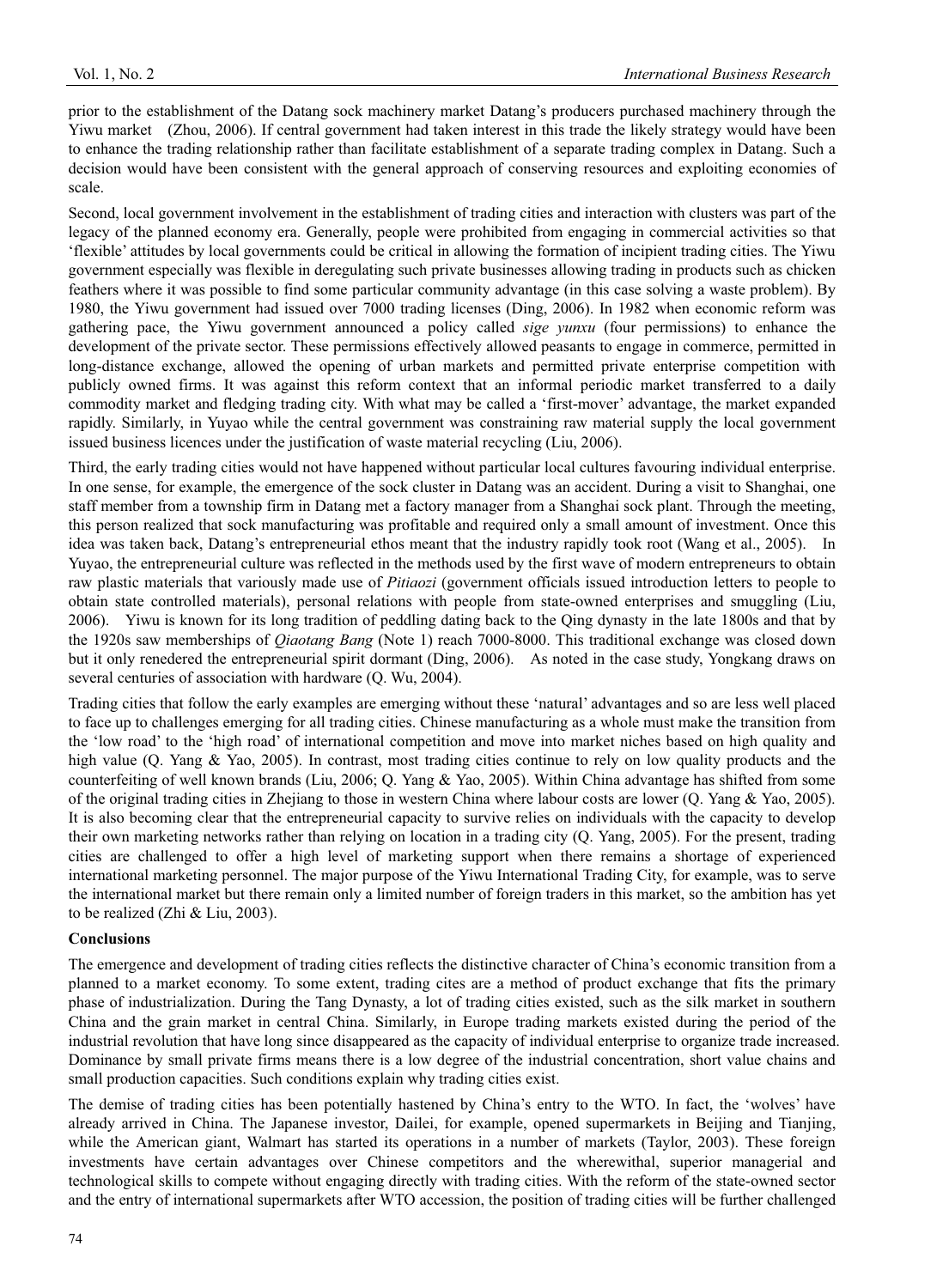as more modern and advanced exchange methods grow.

While it seems likely that there will be significant challenges to overcome, trading city managers are pursuing strategies to maintain their relevance in a changing marketplace. It may, therefore, be wrong to expect their sudden demise. Based on the four case studies, it is possible to identify two transitions that may help to maintain the role of trading city complexes. The first involves a shift from 'quantitative' growth to 'qualitative growth' where the emphasis is on using the trading centre to promote the sharing of industry knowledge in the hope that this will stimulate innovation and enterprise upgrading. To this extent, trading cities are evolving into a new model of industrial districts with the trading city serving a geographically expanding region. For example, the Datang sock cluster now comprises of enterprise in 11 neighbouring towns as well as Datang (Feng, 2006). One of the main purposes of the establishment of the Datang Sock City is to encourage clustering supporting services as well as the sock producers. Feng (2006) argues that such action has greatly contributed to the sock cluster through the linkages between the trading city and clustered firms from 11 neighbouring towns. This requires trading cities to transcend the constraints of local political jurisdictions and build cooperation across government boundaries. Ultimately this may see the creation of more government sponsored industrial parks or districts.

The development of enterprise clusters is clearly related to the strong support that has been given to trading cities in Zhejiang. Such a phenomenon has been called the, " Zhejiang cluster growth model" (Liu, 2006; Q. Yang, 2005; Q. Yang & Yao, 2005). As a result, some local governments are interested in copying the Zhejiang model by building trading cities as a platform to enhance or foster their own local clusters. This has not all always succeeded as in the case of the Haikou government project to replicate the Yiwu Commodity City by constructing the Yiwu commodity Southern Ocean City with an investment of US\$24 million. By the end of 2006, over 90% of booths in this trading city were empty (Su, 2007). The Zhejiang model is associated with a number of issues such as a special historical period and deeply embedded local culture supporting entrepreneurial activity. With the development of economies and changed circumstance, the Zhejiang model has been challenge, and it may be questioned whether there is merit in trying to further replicate the trading city model. A possible exception are the new cities developed in western regions to capitalize on labour cost advantages over the costal regions but their reliance on low quality and cheap price means that they too will ultimately be exposed to competition form other low cost locations.

#### **References:**

Chen, L., & Bai, X. (2000). Cong jimao huantang dao qiye jiqun: zailun 'yiwu moshi'. *Caimao Jingji 11*, 64-70.

Chen, Y., & Zeng, Y. (2005). Shichang qunluo yanjiu zhong de jige wenti. *Business Economics and Administration 15*, 22-26.

Cheng, L. (2003). Zhejiang sheng zhuanye shichang shengchuang yuanyin jieduanxing tezheng ji fazhan duice yantao. *Commercial Research 18*.

Datang Sock City Website: www.datangsocks.com

China Year book, (2006). Bejing: China Bureau of Statistics of China.

Ding, K. (2006). Distribution System of China's Industrial Clusters: Case Study of Yiwu China Commodity City. *Discussion Papers are preliminary materials circulated to stimulate discussions and critical comments.* Institute of Development Economies.

Ding, K. (2007). Domestic market-based industrial cluster development in Modern China *Discussion Papers 88. East Asian Studies Group, Frea Studies Center, IDE*.

Dong, K., & Ye, C. (2001). Zhongxiao qiye chuanxin fazhan de yaolan: Yongkang kji chuangxin fuwu zhongxin de diaoyan baogao. *Jiri Keji* (3), 26-27.

Feng, B. (2006). *Chanyejiqun dui yuyujingji fazhan de ijngzhengli yanjiu: yi datang waye jiqun weili. .* Unpublished Master thesis University of Anhui, Hefei.

FRC, L. (2006). Overview of the cluster in China. *Li & Fung research center (L& FRC ) Industrial Cluster Series* (1).

Guanmin, Q. (2004). Wenling fei gongyouzhi jingji fazhan yu chengshihua yanjiu. *Economic Geography 24*(2), 241-245.

Hendrischke, H. (2003). How local are local enterprises? Privatisation and translocality of small firms in Zhejiang and Jiangsu. *Provincial China, 8*(1), 27-39.

Holton, R. H., & Sicular, T. (1991). Economic reform of the distribution sector in China. *American Economic Review, 81*(2), 212.

Jiang, B., & Prater, E. (2002). Distribution and logistics development in China: The revolution has begun *International Journal of Physical Distribution & Logistics Management, 32*(9), 783-798.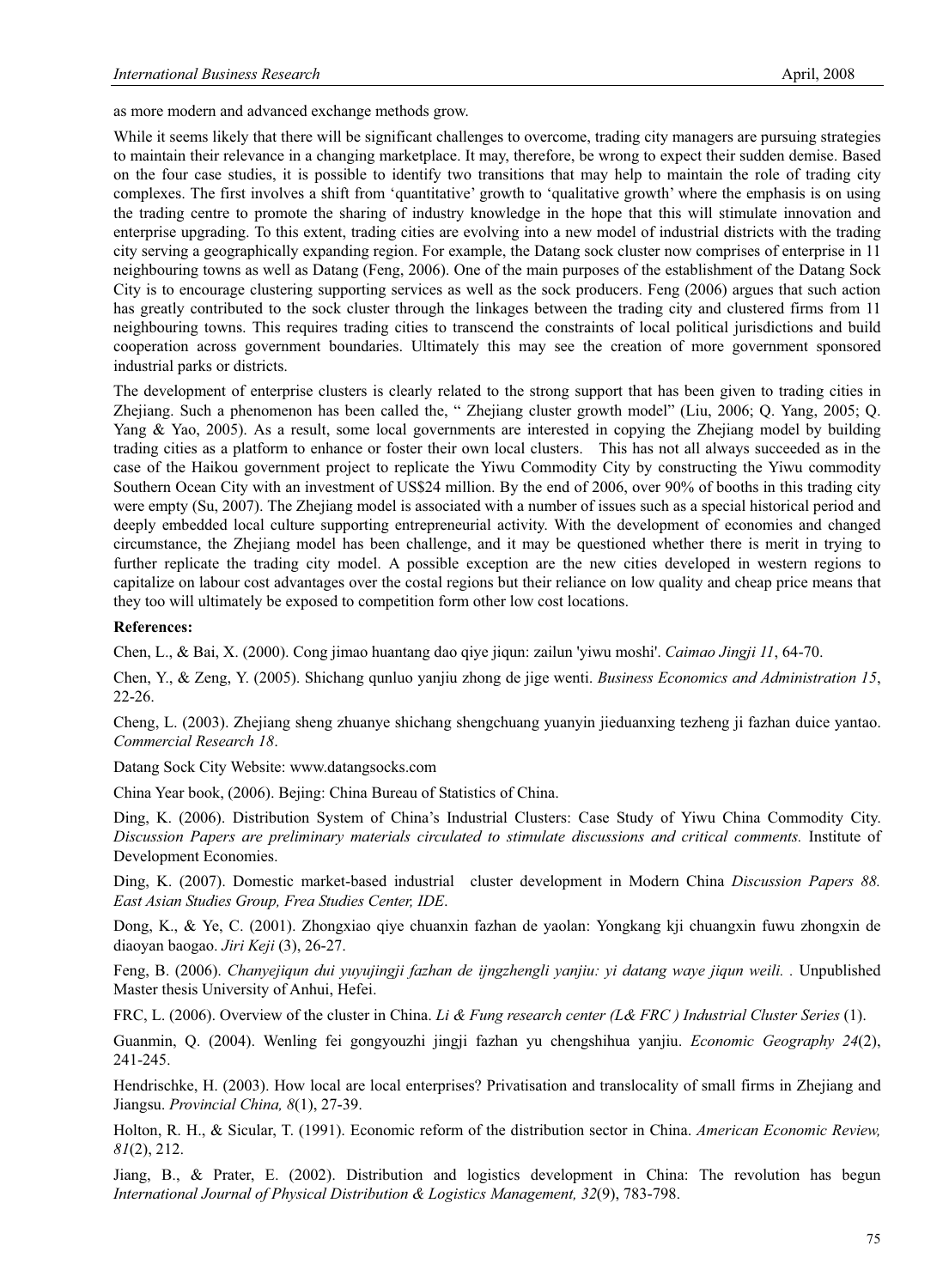Jiang, Z. (1989). Speech at the Meeting in Celebration of Fortieth Anniversary of the Founding of the People's Republic of China, 29 September

Koziara, E. C., & Yan, C.-S. (1983). The Distribution System for Producers' Goods in China. *The China Quarterly, 96*, 689-702.

Li, P. (1995). Report on government annual work .

Li, X., Cao, X., Zhao, Z., & Han, B. (2002). Shehui zhuyi shichang jingji de chenggong shijian: Zhejiang jingji diaocha yanjiu baogao , shang. *Trends in theoretical development* (1551), 1-18.

Liu, Z. (2006). Zhuanye shichang zhudao xia de chanye jiqun; Zhejiangsheng yuyao shi suliao chanye jiqun fazhan lujing he jingzheng youshi fenxi. *Chinese Public Affairs Quarterly 1*(4), 351-387.

Lu, F. (2002). Yongkang wujin Chanye jiqun jingzhengli yu fazhan yanjiu. *Zhonggong Hangzhou Shiwei Dangxiao Xuebao* (4), 34-37.

Luk, S. T. K. (1998). Structural changes in China's distribution system. *International Journal of Physical Distribution & Logistics Management, 28*(1).

Porter, M. E. 1998. *The Competitive Advantage of Nations.* , New York: The Free Press.

Qian, D. (2004). Chanye jiqun yu Jiangsu quyu jingji jingzhengli: meigguo jiazhou chanye jiqun moshi de jiejian . *Modern Economic Research* (6), 44-47.

Qian, P. (2003). Woguo chanye jiqun de fazhan zhuangkuang tedian he wenti. *Economic Theory and Business Management* (12), 26-31.

Sheng, S., & Zheng, W. (2004). *"Zhejiang xianxiang" Chanye jiqun yu quyu jingji fazhan*. Beijing: Qinghua Daxue Chuban She.

Sonobe, T., Hu, D., & Otsuka, K. (2004). From inferior to superior products: an inquiry into the Wenzhou model of industrial development in China. *Journal of Comparative Economics, 32*(3), 542-563.

Sonobe, T., Hu, D., & Otsuka, K. ( 2002). Process of Cluster Formation in China: a case study of a garment Town. *The Journal of Development Studies, 39*(1), 118–139.

Su, G. (2007, 29 January 2007). Touzi liangyi yuan Houkou yiwu xiaoshangpincheng zaoyu 'huatielu'.*. Hainan Economy Newspaper* 

Sun, J., Gu, K., & Xu, T. (2004). Jingzheng youshi,wubujingji yu dad quyu shichang ke chixu fazhan: yi zhejiang yixu xiao shangpin shichang weili.. *China Soft Science* (10), 121-125.

Taylor, R. (2003). China's Consumer Revolution: Distribution Reform, Foreign Investment and the Impact of the WTO. *Asian Business & Management, 2*, 184-207.

Wang, J. (2001). *Chuangxin de kongjian: chanye jiqun yu yuqufan.*. Beijing Beijing University Press.

Wang, J., Zhu, H., & Tong, X. (2005). Industrial districts in a transiitonal economy: the case of Datang Sock and Stocking industry in Zhejiang, China In A. Lagendijk & P. Oinas (Eds.), *Proximity, distance and diversity: issues on economic interaction and local development* (pp. 26-47). Burlington Ashgate Publishing Company

Wei, M. (2007). Shaoxing xifa xingcheng chulibu shichang*. Shaoxing County Newspaper* 

Wei, Y. D., & Ye, X. (2004). Regional Inequality in China: A Case Study of Zhejiang Province (Vol. 95, pp. 44-60).

Wu, A., & Zhang, X. (2006). Chanye jiqun shengji zhong de pipei xing zhengfu xingwei: yi zhejiang haining pige chanye jiqun weili. *Studies in Science of Science 24*(6), 878-885.

Wu, Q. (2004). Zhongxiao qiye jiqun chengzhang de yingxiang yinsu jiqi zhisheng yanjiu: yi yongkang xiao wujin chanye weili. *Zhejiang Social Sciences* (5), 73-78.

Yang, J., & Chen, L. (2006). Haining pige maixiang "pinpai jingji". *Beijing Leahter: China and Foreign Leather Information 2,* 28-29.

Yang, Q. (2005). Chanye jiqun yu zhuanye shichang zhenghe fazhan duice yanjiu : yi zhenjiang chanye jiqun yu zhuanye shichang hudong fazhan weili.*Shangchagn Xiandai Hua 4*, 137-138.

Yang, Q., & Yao, G. (2005). Chanye jiqun yu zhuanye shichang de hudong fazhan. *Jingji Zongheng* (6), 99-100.

Yu, Y. (2006). Zhejiang zhuanyehua shichang guojihua yanjiu. *Forum of economy & trade* (5), 21-23.

Zhang, R., & Cha, Z. (2002). Zhejiang's Urbanization. *Chinese Economy, 35*(2), 63.

Zhang, Y., & Wan, G. (2006). The impact of growth and inequality on rural poverty in China. *Journal of Comparative Economics, 34*(4), 694-712.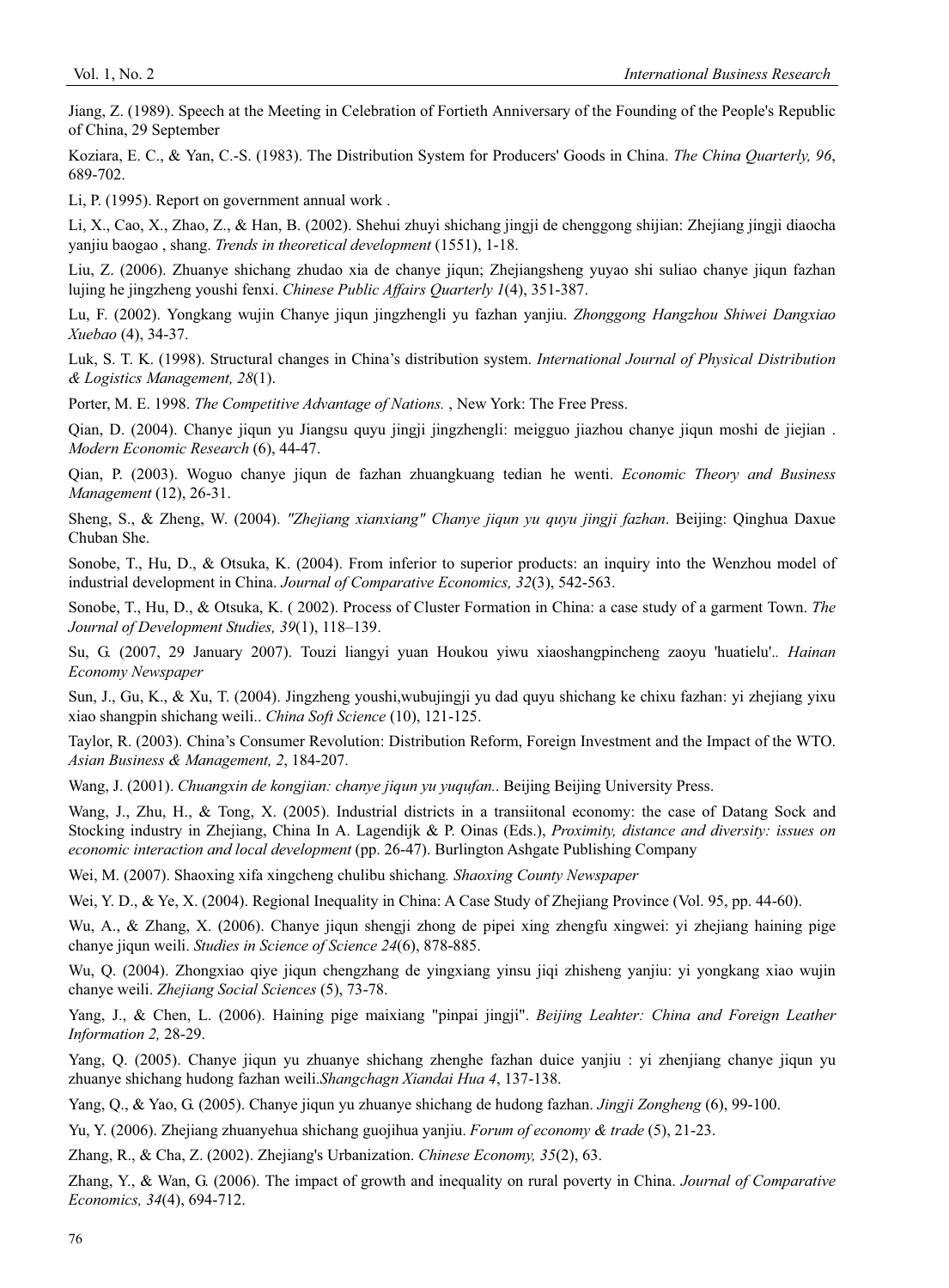Zhi, N., & Liu, S. (2003). "Xiao zuofang" moshi de yiwu: weishenme shengyi yuelai yue nanzuo?. from http://finance.tom.com

Zhou, Y. (2006). Datang waye chanye jiqun shengji yu zhengfu lujing. from http://www.chinamishu.net/lwzx/jjgl/jjx/hyjj/200612/39181.html

Zhu, X. (2004). Zhejiang yongkang quanli dazao zhongguo wujin cheng. from http://unn.people.com.cn/GB/22220/39486/39500/2928505.html

Zhuji official website (www.zhuji.gov.cn)

Zhu, Z. (2004). Tisheng zhongguo keji wujincheng jingzhengli de duice tantao:zhongguo keji wujincheng de diaocha baogao. *Jingji* (2), 53-54.

**Notes**

Note 1. Qiaotang Bang can be regarded as a kind of embryonic trade association. Qiaotang means chicken feather exchanges for sugar (dealing method). Bang means club or association. Qiaoang Bang can be explained as Chicken feather for sugar pedders from Yiwu did business across the whole China. They spontaneously organized a townee club with the functions of trade association in order to help each other in an unfamiliar business circumstance.

Note 2. In the cases of Datang and Yongkang, data is collected from the year of 2005; in other twos cases, data is collected from the year of 2004.

|                  | Urban areas | Rural areas |
|------------------|-------------|-------------|
| Eastern region   | 1,763.55    | 752.91      |
| Central region   | 1,135.81    | 489.93      |
| Western region   | 1,138.85    | 440.87      |
| Northeast region | 1,124.01    | 699.35      |

Table 1. Per capita annual income (US\$) of urban and rural areas by regions in 2005

Source: *China Statistical Yearbook* (2006).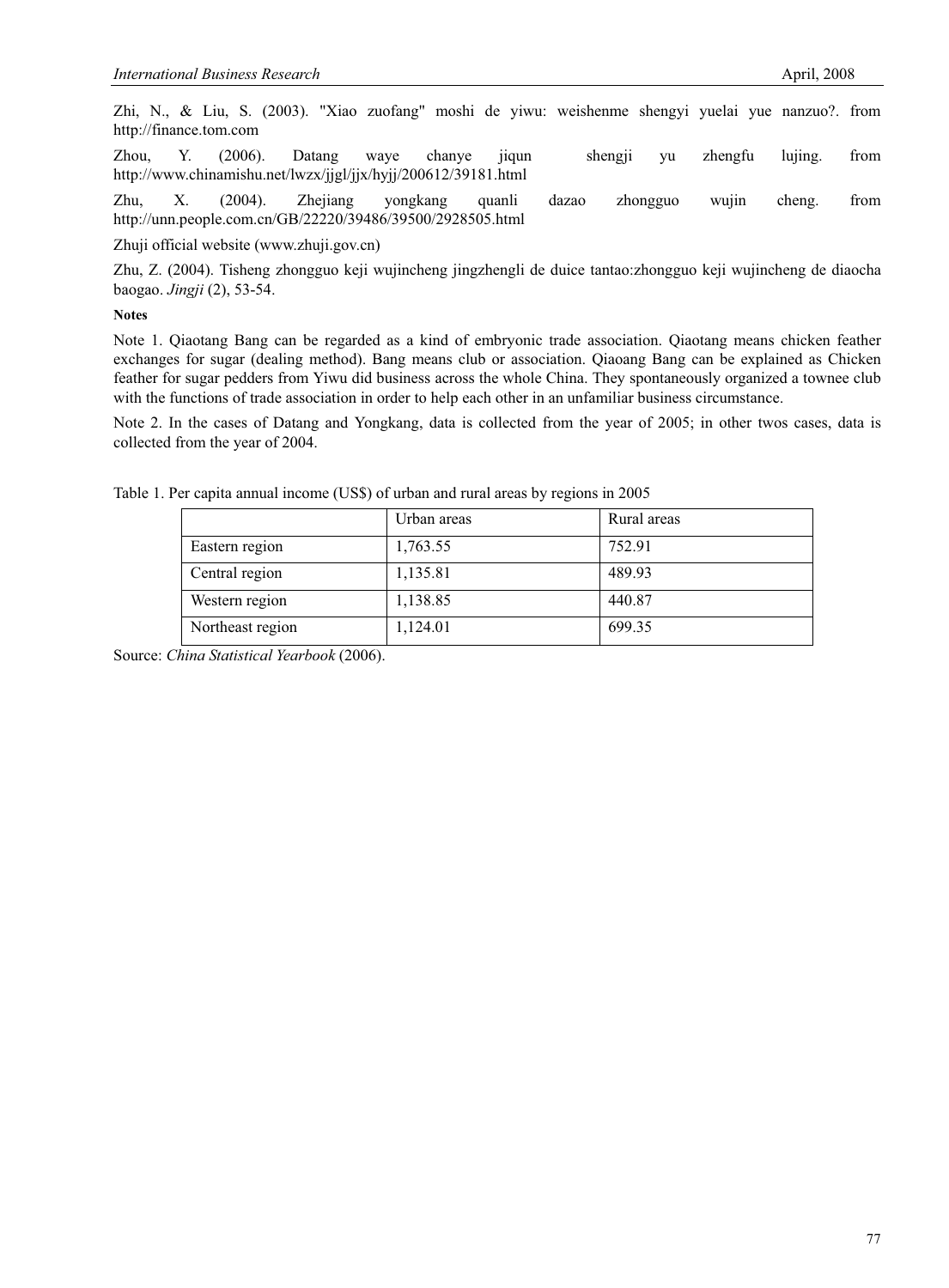## Table 2. Four cases by type in this research

|                                                 | Cluster-embedded                                                 |                                                            | Multi-cluster                                                    |                                                                         |  |
|-------------------------------------------------|------------------------------------------------------------------|------------------------------------------------------------|------------------------------------------------------------------|-------------------------------------------------------------------------|--|
| Item                                            | "Real-estate"                                                    | Cluster-induced                                            | Hub and Spoke                                                    | Incubator                                                               |  |
|                                                 | Yuyao plastic City                                               | Datang Sock City                                           | Yiwu China<br><b>Commodity City</b>                              | Yongkang China<br>Science&<br>Technology<br>Hardware City               |  |
| Location                                        |                                                                  |                                                            |                                                                  |                                                                         |  |
| (Municipal)                                     | Ningbo                                                           | Shaoxing                                                   | Jinhua                                                           | Jinhua                                                                  |  |
| Growth pattern                                  | From an<br>individual trading<br>city to a trading<br>city group | From a trading<br>city to an<br>individual trading<br>city | From an<br>individual trading<br>city to a trading<br>city group | 'Quality' focus,<br>not 'quantitative'<br>(infrastructure<br>expansion) |  |
| Construction<br>area (square<br>meter)          | 168,000                                                          | 53,000                                                     | Over 800,000                                                     | 45,000                                                                  |  |
| Number of<br>booth                              | About 1300                                                       | 5,238                                                      | 34,000                                                           | 4,500                                                                   |  |
| Total<br>investment<br>(\$US million)           | 78.5                                                             | 24.1                                                       | N/A                                                              | 40.2                                                                    |  |
| Total<br>transaction<br>value (\$US<br>billion) | 2.5                                                              | 2.3                                                        | 3.4                                                              | 0.7                                                                     |  |
| Daily visitors                                  | 20,000                                                           | 70,000                                                     | 200,000                                                          | 100,000                                                                 |  |

Source: Data collected from the government official websites of cases and authors' summarized

Table 3. The impacts of trading cities on the sock cluster

| Cluster developing phase | The establishment of trading<br>city         | Addressed issues                             |
|--------------------------|----------------------------------------------|----------------------------------------------|
| Expanding                | textile raw material<br>Datang<br>market     | Raw material supply                          |
| Adjusting                | Datang Sock-making market;<br>Consign market | Technology upgrading;<br>Marketing expansion |
| Upgrading                | Datang sock City                             | Further inserting international<br>market    |

Source: based on *Feng* (2006).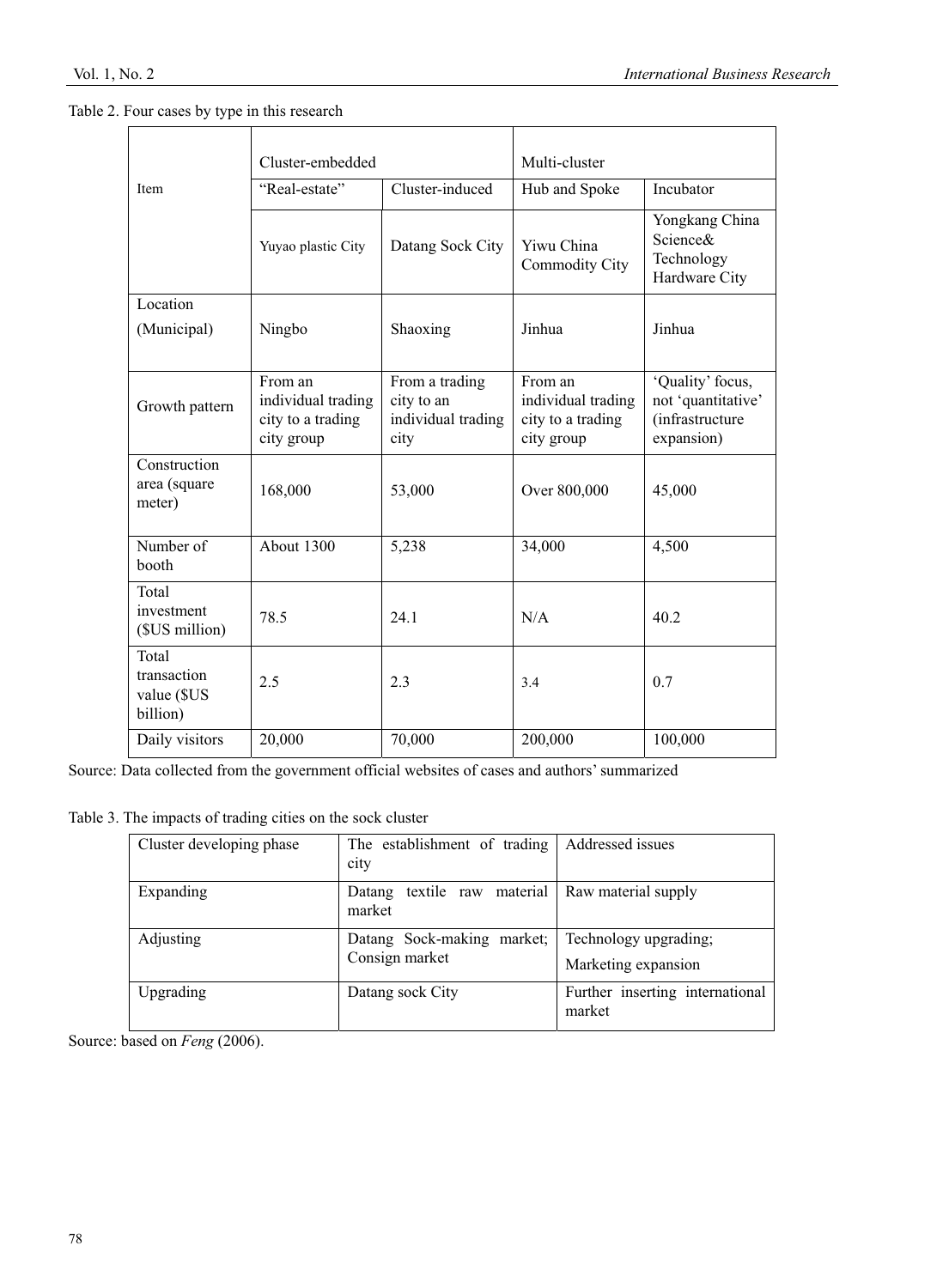Table 4. Domestic linkages between Yiwu China Commodities City and Chinese trading cities (outside of Zhejiang Province) in 2004

| Item                                                                                            | Number |
|-------------------------------------------------------------------------------------------------|--------|
| Number of provinces                                                                             | 25     |
| Number of trading cities or wholesale markets                                                   | 49     |
| Number of trading cities with over $50\%$   40<br>merchandise from Yiwu China commodity<br>City |        |

Source: Yiwu New, (2005), http://www.ywnews.cn

Table 5. Main indicators of three divisions of Yiwu Trading City in 2006

| Market<br>Clusters                                                             | International<br>Yiwu<br><b>Trading City</b>       | Huangyuan Market of<br>China<br>Commodities<br>City                                                                  | Bingwang<br>Market<br>of<br>China<br>Commodities<br>City                |
|--------------------------------------------------------------------------------|----------------------------------------------------|----------------------------------------------------------------------------------------------------------------------|-------------------------------------------------------------------------|
| Departmental store                                                             | <b>Over 9000</b>                                   | 15000                                                                                                                | 9000                                                                    |
| Daily guests                                                                   | 40,000                                             | 30000                                                                                                                |                                                                         |
| Markets                                                                        | 140 overseas nations<br>and regions                | 162 overseas nations<br>and regions                                                                                  | N/A                                                                     |
| Construction                                                                   | 340,000                                            | 160,000 square meters                                                                                                | 320,000                                                                 |
| Area                                                                           | square meters                                      |                                                                                                                      |                                                                         |
| <b>Total Investment</b>                                                        | 72.5                                               | N/A                                                                                                                  | 50.7                                                                    |
| (\$US million)                                                                 |                                                    |                                                                                                                      |                                                                         |
| Percent of overseas<br>trading                                                 | 60                                                 | N/A                                                                                                                  | N/A                                                                     |
| Main products                                                                  | Craftwork;<br>Decorations;<br>Toys;<br>and flowers | kinds<br>100,<br>of<br>000<br>products,<br>including<br>wool,<br>stationery,<br>textile, shoes, buttons,<br>glasses) | industrial<br>17<br>sectors.<br>such as furniture, textile<br>and food. |
| of<br>Percent<br>departmental<br>stores<br>involved<br>exporting<br>activities | 90                                                 | N/A                                                                                                                  | N/A                                                                     |
| Establishment                                                                  | 2002                                               | 1992                                                                                                                 | 1995                                                                    |

Source: Yiwu News. From www. eyiwu. gov. cn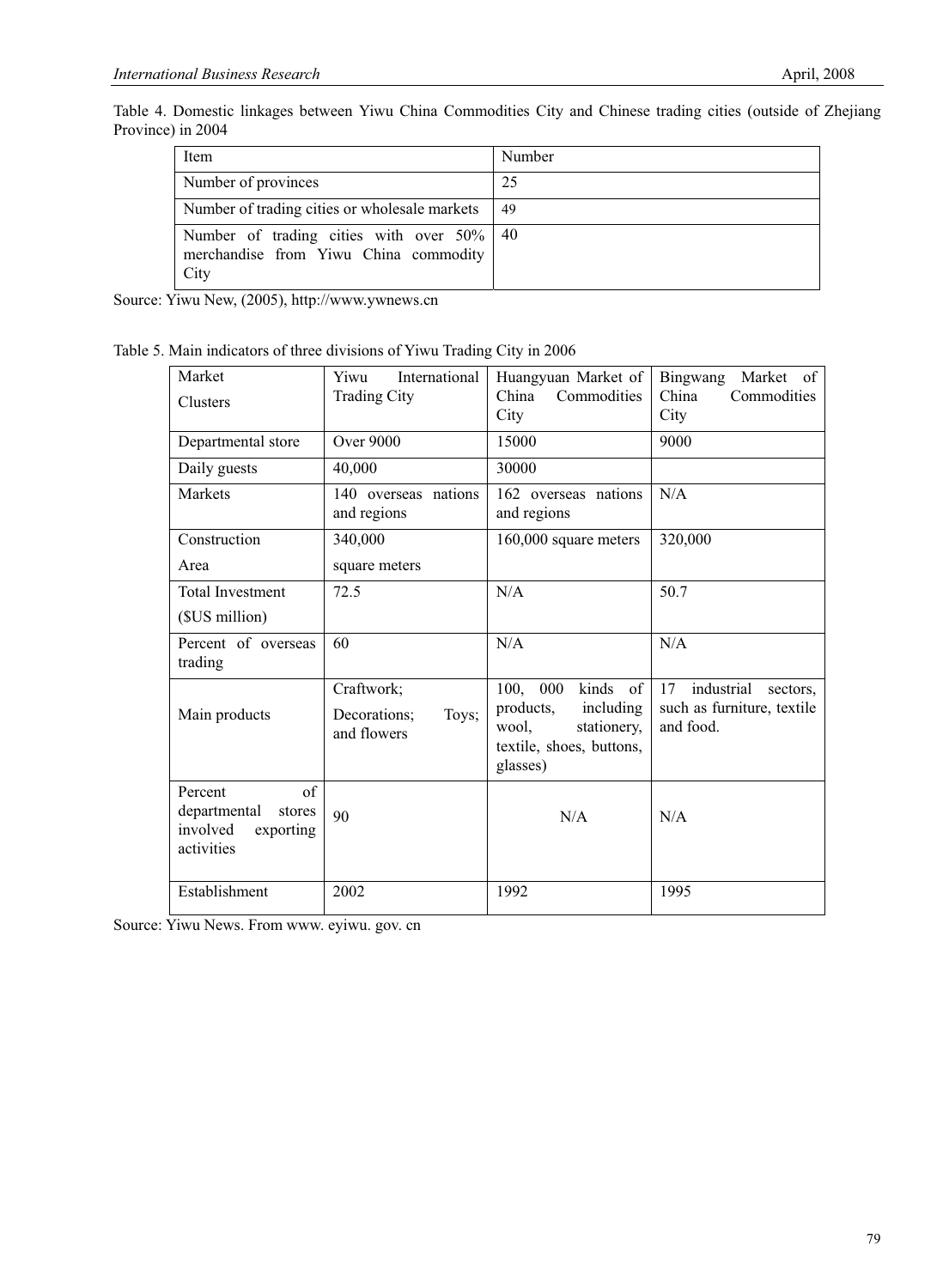|  | Table 6. Hardware clusters in Yongkang in 2006 |  |  |  |  |
|--|------------------------------------------------|--|--|--|--|
|--|------------------------------------------------|--|--|--|--|

| Cluster                             | of<br>Number<br>enterprises | GDP (US\$<br>10,000 | Cluster Scale                                                                            |
|-------------------------------------|-----------------------------|---------------------|------------------------------------------------------------------------------------------|
| Power tool                          | 83                          | 40151               | 25% domestic total share                                                                 |
| Weighting apparatus                 | 12                          | 2218                | 60 domestic market share                                                                 |
| smelting<br>Metal<br>and<br>rolling | 40                          | 63977               | 70% domestic sales (copper sheets, copper<br>bars and copper belts)                      |
| Small home appliances               | 50                          | 10230               | 60% domestic market share (heating pans);<br>50% domestic share (electric roasting pans) |
| Stainless steel products            | 45                          | 17360               | <b>NA</b>                                                                                |
| Security doors                      | 30                          | 19932               | 70% domestic output                                                                      |
| Electric bike                       | 73                          | 38602               | Major producer and exporter                                                              |
| Auto and Motor parts                | 73                          | 37997               | National production base                                                                 |



Source: based on *Luk* (1998) and *Taylor* (2003).